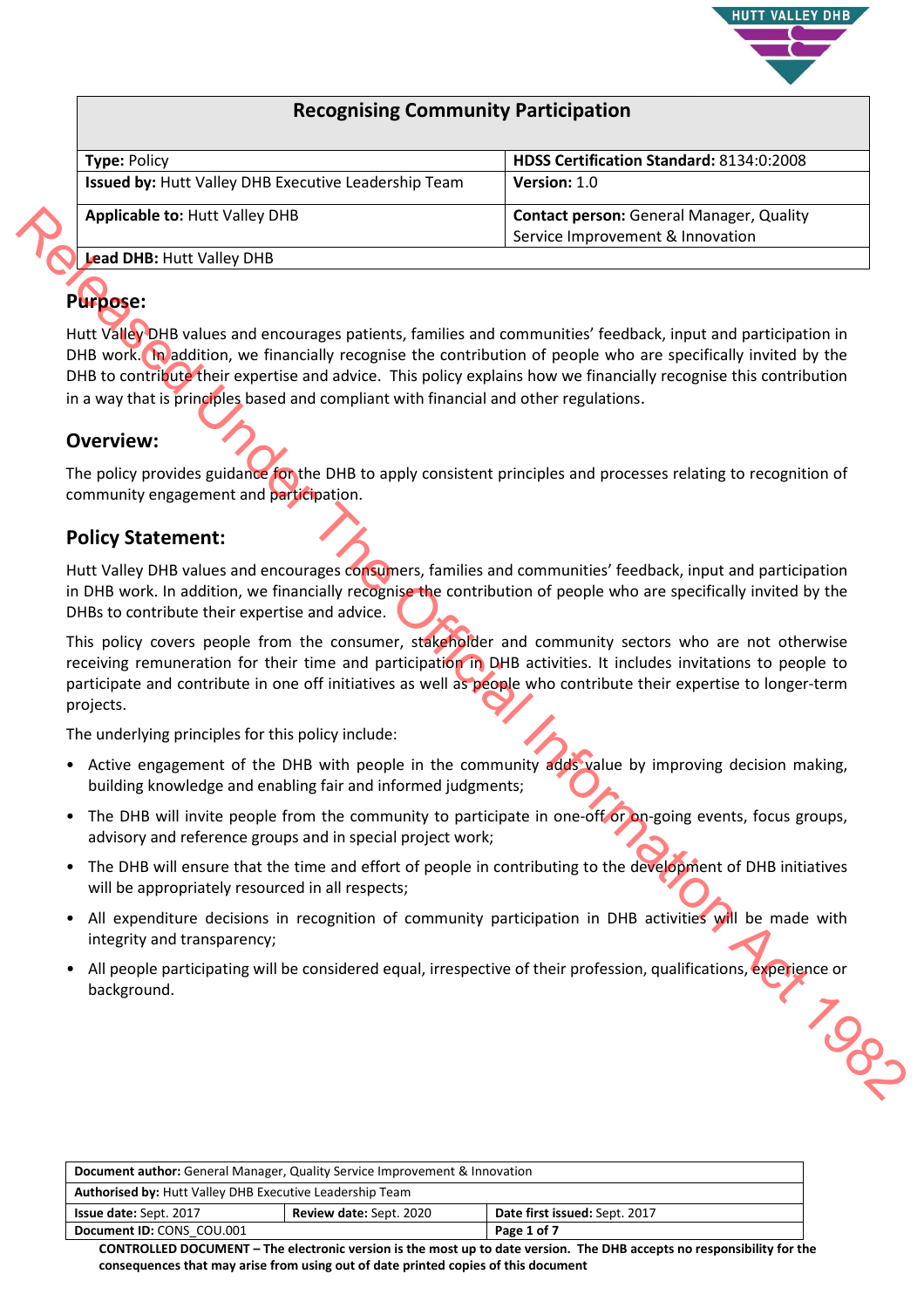

# **Scope:**

This policy is applicable to all Hutt Valley DHB Board members, employees (full time, part time, casual and temporary) who engage with the community to involve the community voice in planning, improvement and decision making processes. This policy will be implemented when:

# **Out of Scope:**

| <b>Out of Scope:</b>                           | Engaging the wider public and/or key stakeholders about important decisions                                                                                                                                                                                                                                                                                                                                                                                                                                                                                                                                                                                                                                                                                                                                                                                                                                                                                                                                                                                                                                                                                                                                                                                                             |
|------------------------------------------------|-----------------------------------------------------------------------------------------------------------------------------------------------------------------------------------------------------------------------------------------------------------------------------------------------------------------------------------------------------------------------------------------------------------------------------------------------------------------------------------------------------------------------------------------------------------------------------------------------------------------------------------------------------------------------------------------------------------------------------------------------------------------------------------------------------------------------------------------------------------------------------------------------------------------------------------------------------------------------------------------------------------------------------------------------------------------------------------------------------------------------------------------------------------------------------------------------------------------------------------------------------------------------------------------|
|                                                | This policy does not apply to employment matters.                                                                                                                                                                                                                                                                                                                                                                                                                                                                                                                                                                                                                                                                                                                                                                                                                                                                                                                                                                                                                                                                                                                                                                                                                                       |
|                                                | This policy does not apply to engaging contractors or consultants providing professional services.                                                                                                                                                                                                                                                                                                                                                                                                                                                                                                                                                                                                                                                                                                                                                                                                                                                                                                                                                                                                                                                                                                                                                                                      |
|                                                |                                                                                                                                                                                                                                                                                                                                                                                                                                                                                                                                                                                                                                                                                                                                                                                                                                                                                                                                                                                                                                                                                                                                                                                                                                                                                         |
| <b>Definitions:</b>                            |                                                                                                                                                                                                                                                                                                                                                                                                                                                                                                                                                                                                                                                                                                                                                                                                                                                                                                                                                                                                                                                                                                                                                                                                                                                                                         |
| Community                                      | Community can be defined by place, identity and shared interest. For the purposes of this<br>policy, a community member is anyone who may be interested and/or affected by a<br>health related activity, proposal or decision to be made.                                                                                                                                                                                                                                                                                                                                                                                                                                                                                                                                                                                                                                                                                                                                                                                                                                                                                                                                                                                                                                               |
| Consultation                                   | Consultation is identified as part of developing and implementing health and disability<br>services and programmes in section 22 of the New Zealand Public Health and Disability<br>Act 2000 and the Local Government Act 2002. The process includes soliciting public<br>feedback on a proposal and decision makers being able to demonstrate that they have<br>taken that feedback into account when finalising a proposal.<br>The objectives of District Health Boards under section 22 include:<br>(f) To reduce, with a view to eliminating, health outcome disparities between various<br>population groups within New Zealand by developing and implementing, in consultation<br>with the groups concerned, services and programmes designed to raise their health<br>outcomes to those of other New Zealanders:<br>(g) To exhibit a sense of social responsibility by having regard to the interests of the<br>people to whom it provides, or for whom it arranges the provision of, services:<br>(h) To foster community participation in health improvement, and in planning for the<br>provision of services and for significant changes to the provision of services:<br>The term consultation also has a particular meaning with the context of the Treaty of<br>Waitangi. |
| <b>Consumer</b>                                | By consumer we mean patients or service users and their families or whanau.                                                                                                                                                                                                                                                                                                                                                                                                                                                                                                                                                                                                                                                                                                                                                                                                                                                                                                                                                                                                                                                                                                                                                                                                             |
| <b>Consumer</b><br>Representative <sup>1</sup> | A consumer representative is a person with healthcare experiences relevant to the<br>project or management group. A consumer representative provides advice based on<br>either his/her own personal experience of services or care, or on behalf of others.                                                                                                                                                                                                                                                                                                                                                                                                                                                                                                                                                                                                                                                                                                                                                                                                                                                                                                                                                                                                                             |

| Document author: General Manager, Quality Service Improvement & Innovation                       |  |             |  |
|--------------------------------------------------------------------------------------------------|--|-------------|--|
| <b>Authorised by: Hutt Valley DHB Executive Leadership Team</b>                                  |  |             |  |
| Date first issued: Sept. 2017<br><b>Review date: Sept. 2020</b><br><b>Issue date: Sept. 2017</b> |  |             |  |
| Document ID: CONS COU.001                                                                        |  | Page 2 of 7 |  |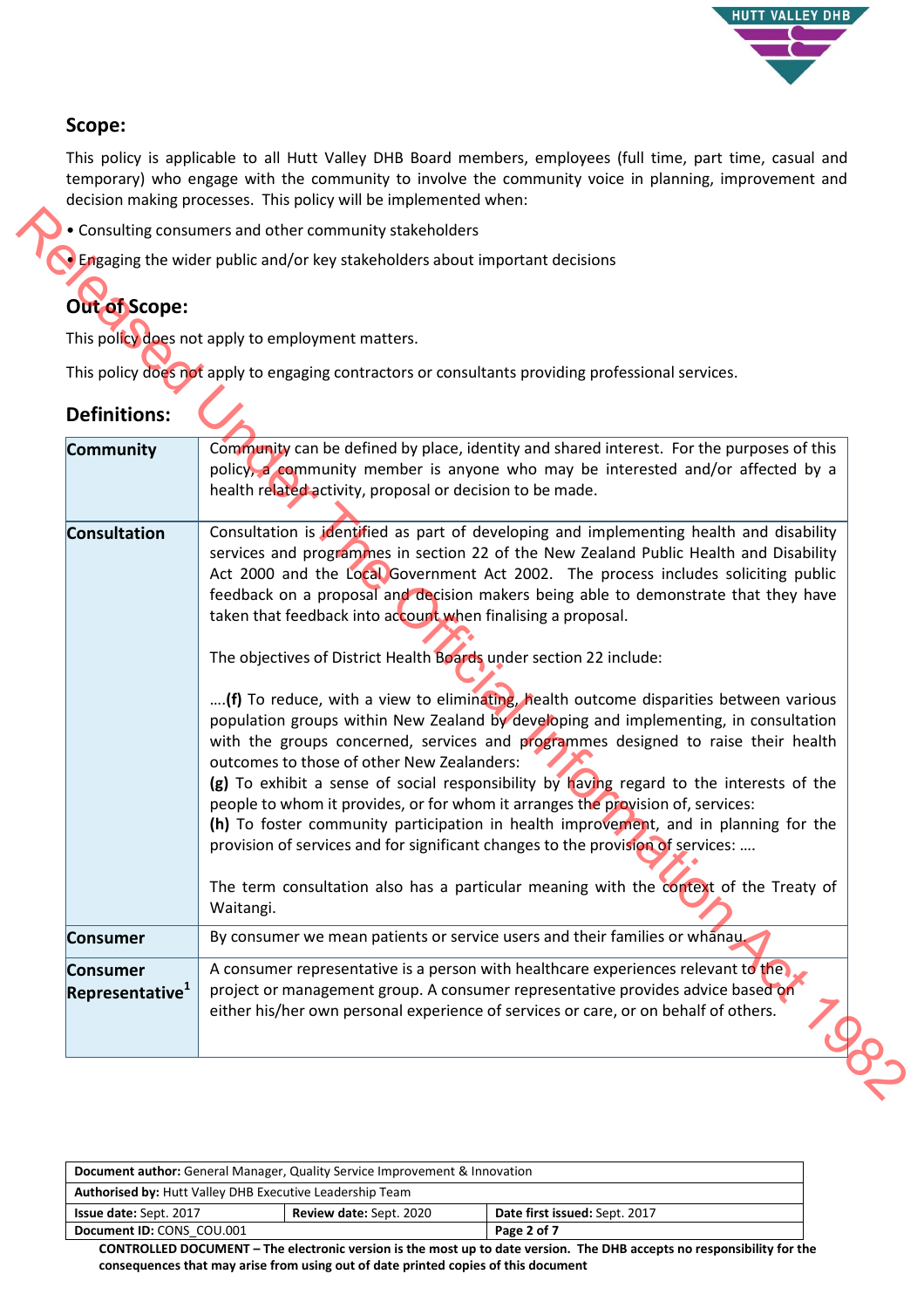

| <b>Engagement</b>               | Engagement is not a legislated process. It can take many forms and serve many purposes<br>that allow consumers, stakeholders and other community members to inform and/or<br>participate in decisions that affect their health and the development of services.<br>Informing the community does not, in itself, constitute engagement. Engagement<br>requires dialogue and building relationships.                                                                                                                                                                                                                                                                                                                                                                                                                                                                                                                         |
|---------------------------------|----------------------------------------------------------------------------------------------------------------------------------------------------------------------------------------------------------------------------------------------------------------------------------------------------------------------------------------------------------------------------------------------------------------------------------------------------------------------------------------------------------------------------------------------------------------------------------------------------------------------------------------------------------------------------------------------------------------------------------------------------------------------------------------------------------------------------------------------------------------------------------------------------------------------------|
| <b>Stakeholder</b>              | A stakeholder is a person or collective that has something of value that may be affected<br>by a project's outcome                                                                                                                                                                                                                                                                                                                                                                                                                                                                                                                                                                                                                                                                                                                                                                                                         |
| One-off                         | For the purposes of this policy and in the context of activities and expenses, one-off<br>means irregular, unpredictable or unusual.<br>Examples:<br>Activities: If a project team cannot predict what kind of activity a community member will<br>need to participate in and when during his/her engagement with the DHB than those                                                                                                                                                                                                                                                                                                                                                                                                                                                                                                                                                                                       |
|                                 | events are considered to be 'one-off'.<br>Expenses: If a community member cannot predict how much she/he will have to pay and<br>for what type of good or service during his/her participation, that expense is considered<br>to be a 'one-off'.                                                                                                                                                                                                                                                                                                                                                                                                                                                                                                                                                                                                                                                                           |
| On-going                        | For the purposes of this policy and in the context of activities and expenses, on-going<br>means predictable.<br>Examples:<br>Activities: if a meeting is scheduled to occur regularly with the same group of people as<br>part of business as usual, that activity is classified as 'on-going'.<br>Expenses: if a community member can predict that s/he will pay the same amount of<br>money for the same good or service more than twice during the term of his/her<br>participation, that expense is defined as 'on-going'.                                                                                                                                                                                                                                                                                                                                                                                            |
|                                 |                                                                                                                                                                                                                                                                                                                                                                                                                                                                                                                                                                                                                                                                                                                                                                                                                                                                                                                            |
| an individual.                  | <sup>1</sup> It should not be assumed that a consumer representative is representing the views of others unless a defined group of consumers or service<br>users has specifically given him/her the mandate to do so (such as through election/ appointment to a position of spokesperson, for example). A<br>connection to an established consumer network is particularly useful for consumers participating at a governance level, because in addition to<br>personal experience of a health care service, they can draw on the knowledge and understanding of a wide range of people with similar, relevant<br>experience. In appointing external people to participate in reference, advisory, working groups or special projects, it should be clearly stated from<br>the outset whether the person has been invited to contribute as a representative of their organisation or established community network, or as |
| <b>Underpinning Principles:</b> |                                                                                                                                                                                                                                                                                                                                                                                                                                                                                                                                                                                                                                                                                                                                                                                                                                                                                                                            |
| Respect/Manāki                  |                                                                                                                                                                                                                                                                                                                                                                                                                                                                                                                                                                                                                                                                                                                                                                                                                                                                                                                            |
|                                 | Manāki is defined as "to support, take care of, give hospitality to, protect, and look out for".                                                                                                                                                                                                                                                                                                                                                                                                                                                                                                                                                                                                                                                                                                                                                                                                                           |
|                                 | Recognition of people invited to participate in DHB activities requires that they are positively valued and shown<br>respect. It requires sensitivity to people's cultural and social diversity and an awareness of issues for people with<br>disabilities. It means that people assisting the DHB should be provided with sufficient resources to enable and<br>support effective contribution. It includes the provision of sufficient information, support with transport or<br>other needs as required, ensuring that the venue and the information are fully accessible, providing                                                                                                                                                                                                                                                                                                                                    |

# **Underpinning Principles:**

## **Respect/Manāki**

Recognition of people invited to participate in DHB activities requires that they are positively valued and shown respect. It requires sensitivity to people's cultural and social diversity and an awareness of issues for people with disabilities. It means that people assisting the DHB should be provided with sufficient resources to enable and support effective contribution. It includes the provision of sufficient information, support with transport or other needs as required, ensuring that the venue and the information are fully accessible, providing refreshments, formally acknowledging people for their participation and providing feedback on the community input.

| <b>Document author:</b> General Manager, Quality Service Improvement & Innovation                |  |             |  |
|--------------------------------------------------------------------------------------------------|--|-------------|--|
| <b>Authorised by: Hutt Valley DHB Executive Leadership Team</b>                                  |  |             |  |
| Date first issued: Sept. 2017<br><b>Issue date: Sept. 2017</b><br><b>Review date: Sept. 2020</b> |  |             |  |
| Document ID: CONS COU.001                                                                        |  | Page 3 of 7 |  |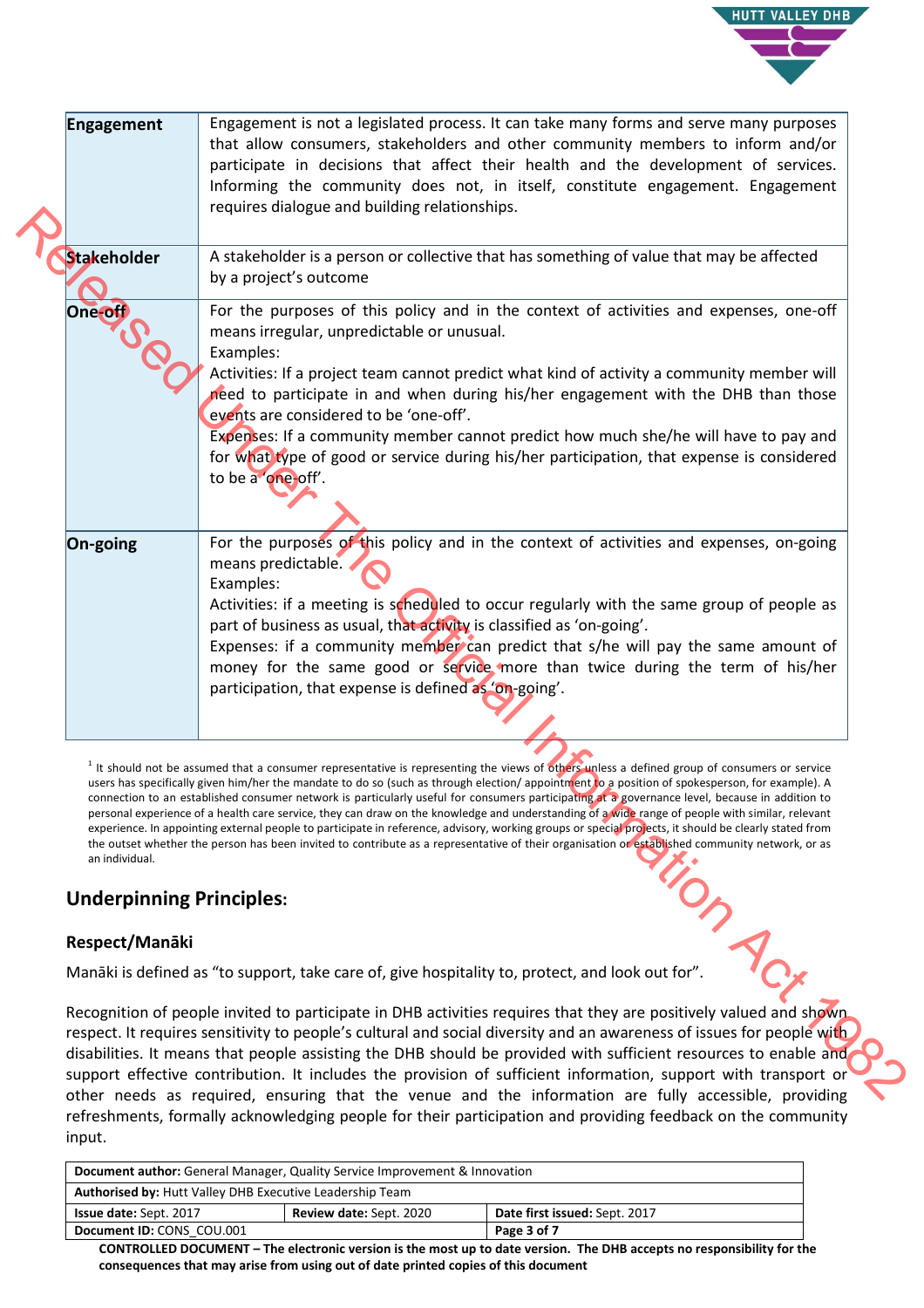

Hutt Valley DHB recognises community input by demonstrating to participants that their input is seriously considered and is reflected in health planning and funding decisions.

#### **Koha/gifts**

Koha/Gift is defined as an 'unconditional gift', and may be presented as a token of appreciation for contributions made to DHB activities. Gifts may be given in the form of petrol vouchers or other tokens of appreciation. The value of a gift for a person involved in any one project should not exceed \$50.00.

Gitts should not be given regularly to the same person, as they may then constitute taxable income. People already on a salary or a contract, which covers their participation, should not receive a gift.

#### **Refreshments**

It is appropriate to provide light refreshments for those who inform or advise the DHB through activities such as consultation events or forums. Reference should be made to the DHB's healthy food and catering policies.

#### **Payments and Reimbursement**

People who participate in DHB activities should be reimbursed for reasonable expenses associated with their participation.

The table below provides a guide to the kind and level of reimbursements and recognition payable. The table is based on activities that are attended in-person but payments can also be made when people participate in in other ways, for example teleconferences or work done by individuals from home.

In all cases, the amount and type of on-going expenses must be approved by a GM (or other role with the relevant delegated authority) in advance of the project with the upper limit established.

For on-going activities, there must be a letter of agreement sent to the participant and a terms of reference agreed for the project/committee activity with GM/appropriate sign off. The agreement should include an outline of expectations of the consumer representative's contribution, e.g. if a consumer representative chairs a meeting or is expected to seek wider community views on a topic, consider what additional time would be required to be able to fulfill this function well. The agreement should outline any processes for recompense, including a process for compensating expenses for last minute change to meeting dates or times. Kehildlike is defined as a "increased under properties" and the presented as a looken of approximation for the properties of the properties of the properties of the state of the Official Information The other of the Offic

Eligible people, i.e. those involved in on-going activities should itemise their out of pocket expenses by invoice, providing receipts where possible, and should also acknowledge receipt of the payment.

People receiving vouchers to cover their expenses should also acknowledge receipt of the payment and this should be kept on record.

People already on a salary or a contract which covers their participation should not receive any reimbursement for out of pocket expenses for participating in a project/activity.

The DHB will not compensate people for taking time off work or for loss of income or costs of a locum etc. as a result of providing input to DHB projects.

| <b>Document author:</b> General Manager, Quality Service Improvement & Innovation                |  |             |
|--------------------------------------------------------------------------------------------------|--|-------------|
| <b>Authorised by: Hutt Valley DHB Executive Leadership Team</b>                                  |  |             |
| Date first issued: Sept. 2017<br><b>Review date: Sept. 2020</b><br><b>Issue date: Sept. 2017</b> |  |             |
| Document ID: CONS COU.001                                                                        |  | Page 4 of 7 |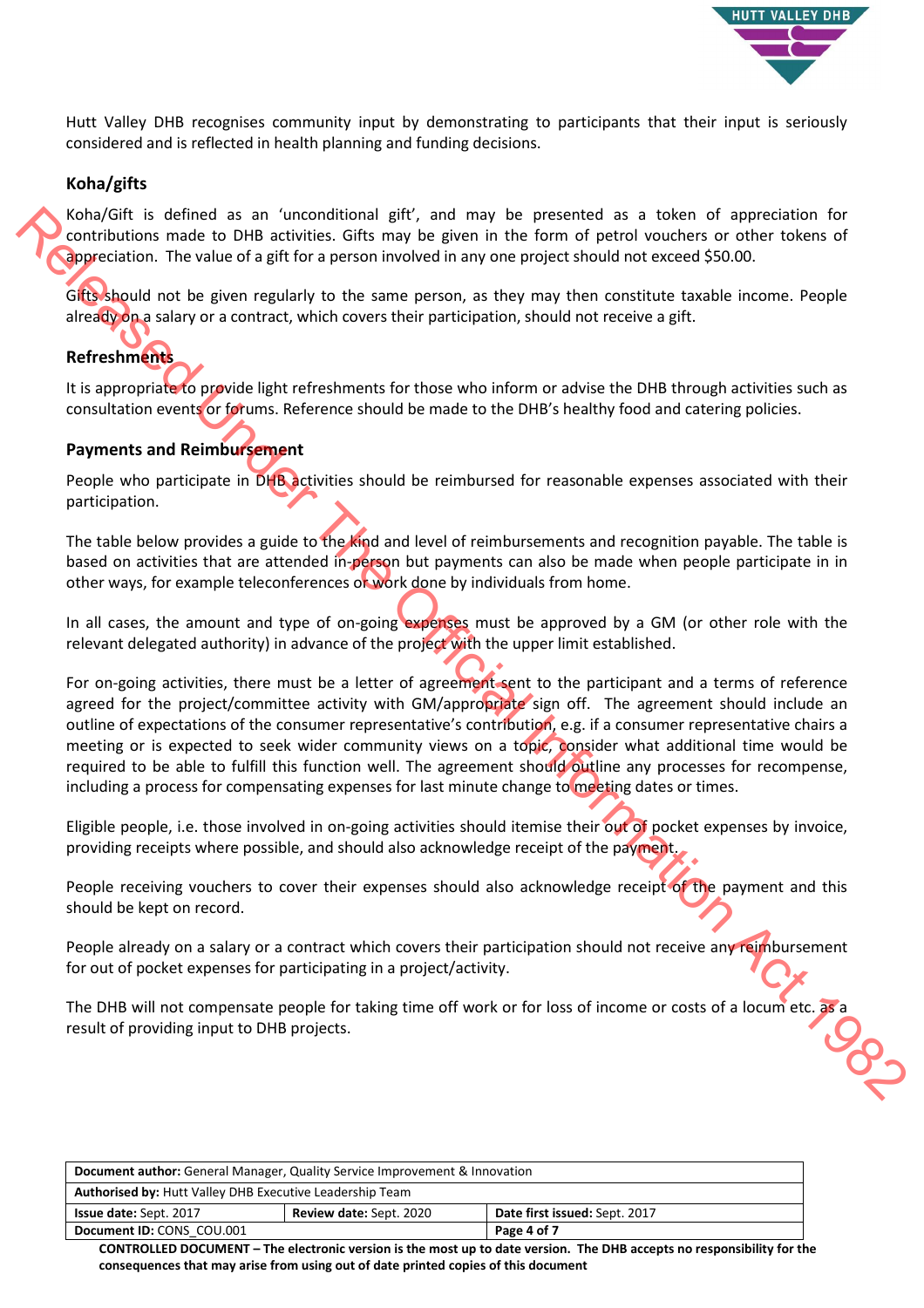

# **Reimbursement and recognition details:**

|                | <b>Type of activity</b>                                                                                                                                                          | Type and extent of financial support or                                                                                                                                                                                                                                                                                                                                                                                                                                                                                                                                                                                                                              | Paid by                                                                                                                                                                                                                                                                                        |
|----------------|----------------------------------------------------------------------------------------------------------------------------------------------------------------------------------|----------------------------------------------------------------------------------------------------------------------------------------------------------------------------------------------------------------------------------------------------------------------------------------------------------------------------------------------------------------------------------------------------------------------------------------------------------------------------------------------------------------------------------------------------------------------------------------------------------------------------------------------------------------------|------------------------------------------------------------------------------------------------------------------------------------------------------------------------------------------------------------------------------------------------------------------------------------------------|
|                | <b>General invitation</b><br>to a public<br>meeting/hui<br>Participation in a<br>public consultation<br>e.g. attending a<br>public meeting, hui,<br>fono or discussion<br>group. | • No honorarium or koha <sup>2</sup> ;<br>• Assistance for people who would otherwis<br>not be able to attend, e.g.: mobility taxi<br>service (see also Travel Expenses Table,<br>below);<br>• Assistance if requested with interpreters, d<br>other supports that are essential for<br>participation;<br>• Refreshments.                                                                                                                                                                                                                                                                                                                                            | • Taxi vouchers or other trave<br>vouchers (e.g. ferry tickets)<br>posted out prior to the<br>meeting where possible;<br>• Carpark pass if meeting is on<br>hospital grounds.                                                                                                                  |
| $\overline{2}$ | <b>Personalised invitation</b><br>to one-off events<br>Participation in focus<br>group, forum, workshop<br>or meeting.                                                           | • A koha or gift may be appropriate<br>• Reimbursement of reasonable out-of-<br>pocket expenses up to \$125.00 per meetin<br>Assistance if requested with taxis/transport<br>for people who would otherwise not be abl<br>to attend;<br>• Expenses may include travel, and special<br>aids for participation.                                                                                                                                                                                                                                                                                                                                                        | In form of petrol:<br>• Supermarket or Westfield<br>vouchers etc. (it is helpful to<br>provide a choice as not<br>everyone drives);<br>• Carpark pass if meeting is on<br>hospital grounds;<br>. Taxi vouchers or other travel<br>vouchers, posted out prior to<br>the meeting where possible. |
| $\mathbf{3}$   | Invitation to on-going<br>group<br>Membership,<br>partnership or<br>collaboration                                                                                                | · Reimbursement of reasonable out-of-<br>pocket expenses up to \$125.00 per meeting<br>(see Travel Expenses Table);<br>• A maximum payment for both expenses an<br>honorarium of \$250 per person per<br>meeting;<br>• Expenses may include travel, and special<br>aids for participation but must be agreed<br>prior.<br>Consumer representative working at a<br>project level<br>• Payment of an honorarium for time is<br>recommended at between \$40 and \$60 pel<br>hour (before tax).<br>Consumer representative working at a<br>governance level<br>• Payment of an honorarium for time is<br>recommended at between \$75 and \$100<br>per hour (before tax). | An Honorarium is paid in<br>$\bullet$<br>recognition of time made as<br>tax deducted payment;<br>Expenses reimbursed are tax<br>exempt. Invoice to be paid<br>retrospectively;<br>Carpark pass if meeting is on<br>hospital grounds.                                                           |

| <b>Document author:</b> General Manager, Quality Service Improvement & Innovation |  |                               |
|-----------------------------------------------------------------------------------|--|-------------------------------|
| <b>Authorised by: Hutt Valley DHB Executive Leadership Team</b>                   |  |                               |
| <b>Review date: Sept. 2020</b><br><b>Issue date: Sept. 2017</b>                   |  | Date first issued: Sept. 2017 |
| Document ID: CONS COU.001                                                         |  | Page 5 of 7                   |
|                                                                                   |  |                               |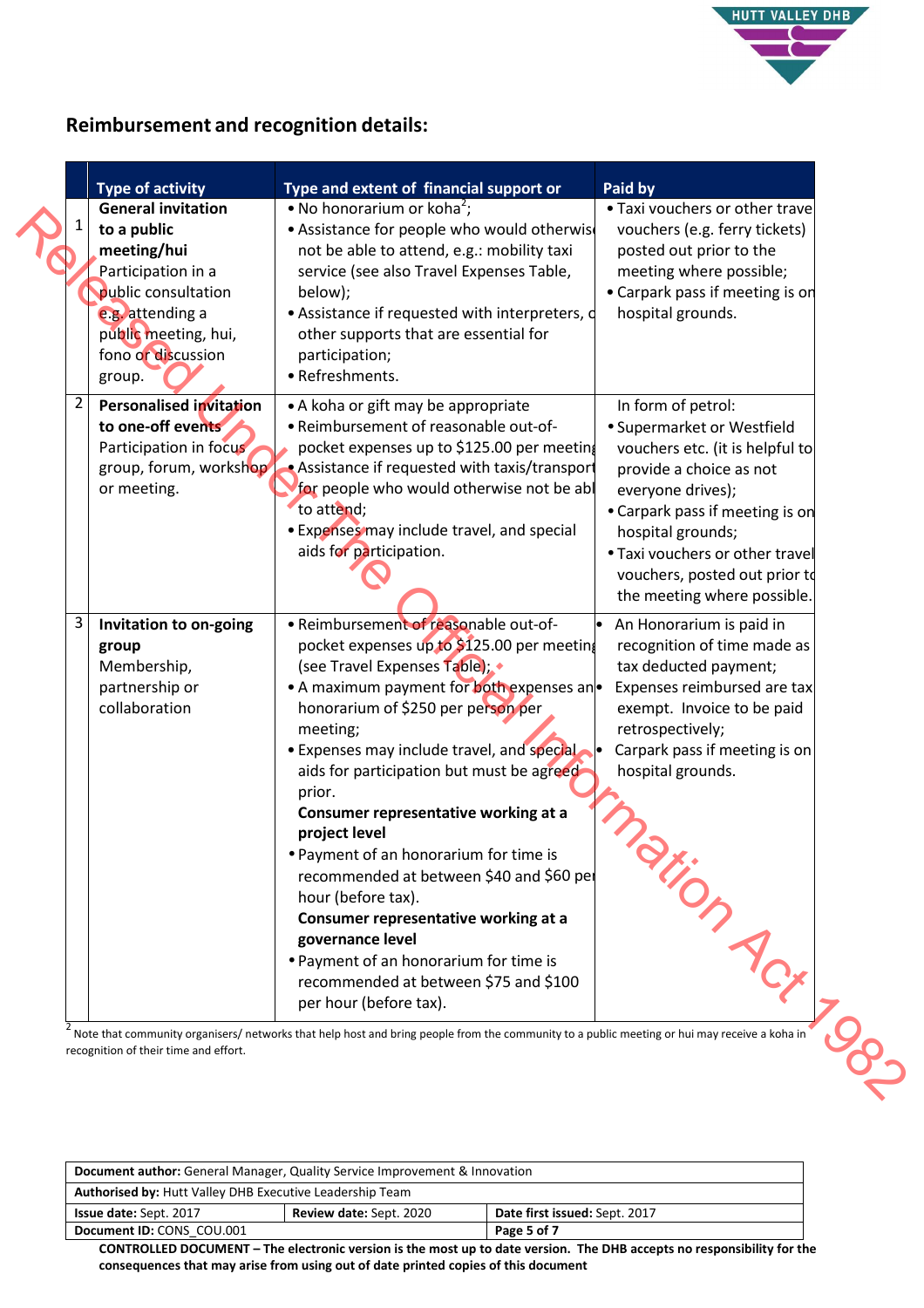

**Note 1:** Exemptions for payments above this level of remuneration can be approved at the discretion of the General Manager or persons with delegated authority to Note that community organisers/ networks that help host and bring people from the community to a public meeting or hui may receive a koha in recognition of their time and effort.

**Note 2:** This policy does not preclude paying a lesser hourly rate for attendance.

**Note 3:** Compliance with internal DHB processes for paying suppliers is required. This includes setting up suppliers with accounts payable prior to invoices being presented. This is the DHB's responsibility not the invitee's.

# **Travel expenses**

**Note 1:** The basis for reimbursement of travel expenses for those participating in one-off events and activities is set out in the table below. The amounts to be reimbursed represent the reasonable costs of travelling by car (IRD mileage rate of \$0.72 per kilometre has been used as the basis for the calculation) within the distances specified.

(NOTE: For those who are eligible to invoice for out of pocket expenses specific mileage should be used).

The table provides a guide to aid administrative processes, particularly for those participating in one-off events and activities:

| 040km   | \$30  |                 |
|---------|-------|-----------------|
| 4160km  | \$50  |                 |
| 6190km  | \$70  |                 |
| 91120km | \$90  |                 |
| 120km+  | \$125 |                 |
|         |       | Taxion Acx 1982 |
|         |       |                 |

| <b>Document author:</b> General Manager, Quality Service Improvement & Innovation                                                                                                                                             |  |             |
|-------------------------------------------------------------------------------------------------------------------------------------------------------------------------------------------------------------------------------|--|-------------|
| <b>Authorised by: Hutt Valley DHB Executive Leadership Team</b>                                                                                                                                                               |  |             |
| Date first issued: Sept. 2017<br><b>Review date: Sept. 2020</b><br><b>Issue date: Sept. 2017</b>                                                                                                                              |  |             |
| Document ID: CONS COU.001                                                                                                                                                                                                     |  | Page 6 of 7 |
| A A REPORT IN A REPORT OF THE RESIDENCE OF THE RELEASE OF THE RELEASE OF THE RELEASE OF THE RELEASE OF THE RELEASE OF THE RELEASE OF THE RELEASE OF THE RELEASE OF THE RELEASE OF THE RELEASE OF THE RELEASE OF THE RELEASE O |  |             |